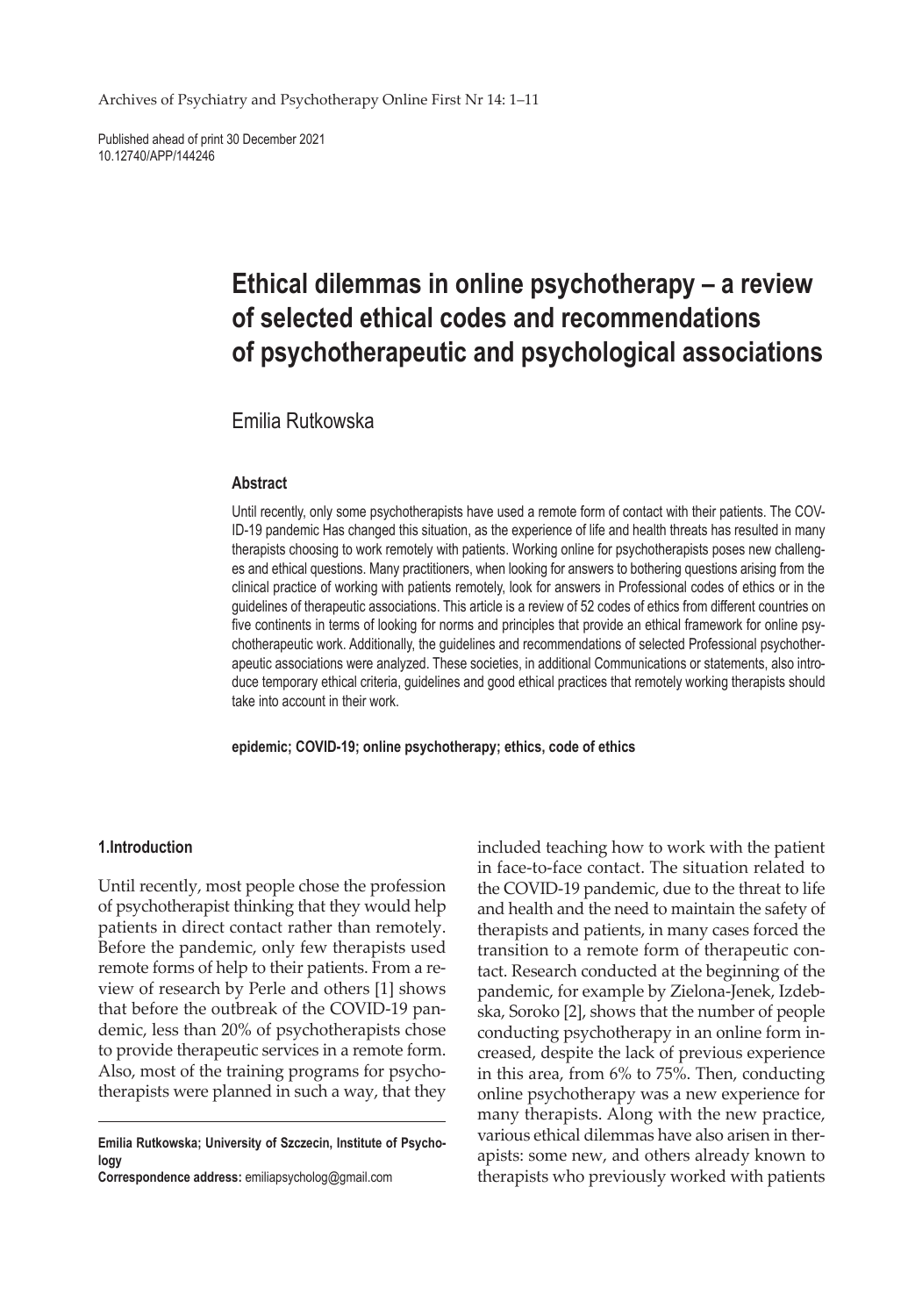in a remote form. Among these dilemmas, there are those that are similar to face-to-face work, others constitute a separate set of challenges characteristic of contact with the patient in a remote form [3].

Stoll, Müller and Trachsel [4] reviewed the existing literature on ethical issues related to the online psychotherapy. Based on the analysis of 249 publications, they identified the 5 most important ethical dilemmas regarding conducting psychotherapy in a remote form, which, regardless of the pandemic, accompanied therapists choosing this form of work. These included concerns about: "(1) privacy, confidentiality, and security issues; (2) the therapist's competence and the need for special training; (3) communication difficulties occurring in remote communication; (4) research gaps and (5) emergency issues".

The dilemmas regarding *privacy, confidentiality and security* included: whether the communication tools and software used by therapists are sufficiently secure, or how to verify the patient's identity, etc. When it comes to *the therapist's competence* in online psychotherapy, there were dilemmas in the literature relating to: to what extent the substantive competences possessed in the field of conducting face-to-face therapy translate into the ability to conduct psychotherapy in a remote form; or questions about whether therapists conducting psychotherapy in a remote form have sufficient technical and IT competences to conduct it effectively, or whether online therapy is an effective and effective method. Among the dilemmas regarding *communication difficulties,* the authors mention questions about whether the lack or limitation of non-verbal messages, much more accessible to the therapist in a direct meeting, can lead to misunderstandings in the psychotherapist-patient relationship. The researchers point out that some therapists have indicated that they lack knowledge about the effectiveness of online psychotherapy compared to direct contact psychotherapy, or there is a research gap in this area. Some therapists also emphasized ethical dilemmas associated with various *emergency situations:* e.g. technical problems related to conducting online therapy such as: sudden interruption of contact, or doubts related to working with patients in a situation of danger, e.g. suicide [4].

Due to the widespread use of remote psychotherapy during the COVID-19 pandemic, the described problems may have been experienced by more therapists. Certainly, these dilemmas are solved differently by therapists. The aforementioned analyses carried out by Zielona-Jenek, Izdebska, Soroko [5] show that some therapists independently develop solutions to ethical issues bothering them, while some seek guidance from authorities: individual opinions of supervisors, but also norms codified in ethical codes and recommendations of professional psychotherapeutic associations. Codes of ethics contain standards whose observance is obligatory and may be accompanied by enforcement mechanisms, while the guidelines recommend some behavior to facilitate professional development and foster a high level of professional practice [6]. Hence, in search of ethical standards relating to conducting psychotherapy in a remote form, ethical codes and recommendations of selected professional psychotherapeutic and psychological associations were analyzed.

## **2. Ethical standards for conducting online psychotherapy contained in codes of ethics**

In search of an answer to the question: what norms and principles apply to psychotherapists working with patients online, 51 codes of ethics from different countries were analyzed, located on 5 continents: Europe [7], Asia, North America, South America, Africa and Australia and Oceania, including codes of professional associations from: Great Britain [8, 9], Belgium [10], Bulgaria [11], Croatia [12], Denmark [13], France [14], Germany [15], Ireland [16], Italy [17], Kosovo [18], Lithuania [19], Norway [20], Romania [21], Slovakia [22], Switzerland [23], Spain [24], Austria [25], Polish [26, 27], Russia [28], China [29], Japan [30], India [31], Indonesia [32], Turkey [33], the United States [34, 35], Canada [36], Puerto Rico [37], Honduras [38], Costa Rica [39], Cuba [40], Panama [41], Guatemala [42], Dominican Republic [43], Mexico [44], Argentina [45], Uruguay [46], Paraguay [47], Trinidad and Tobago [48], Colombia [49, 50, 51], Peru [52] and Venezuela [53], Australia [54, 55], New Zealand [56] and South Africa [57, 58]. The codes of ethics of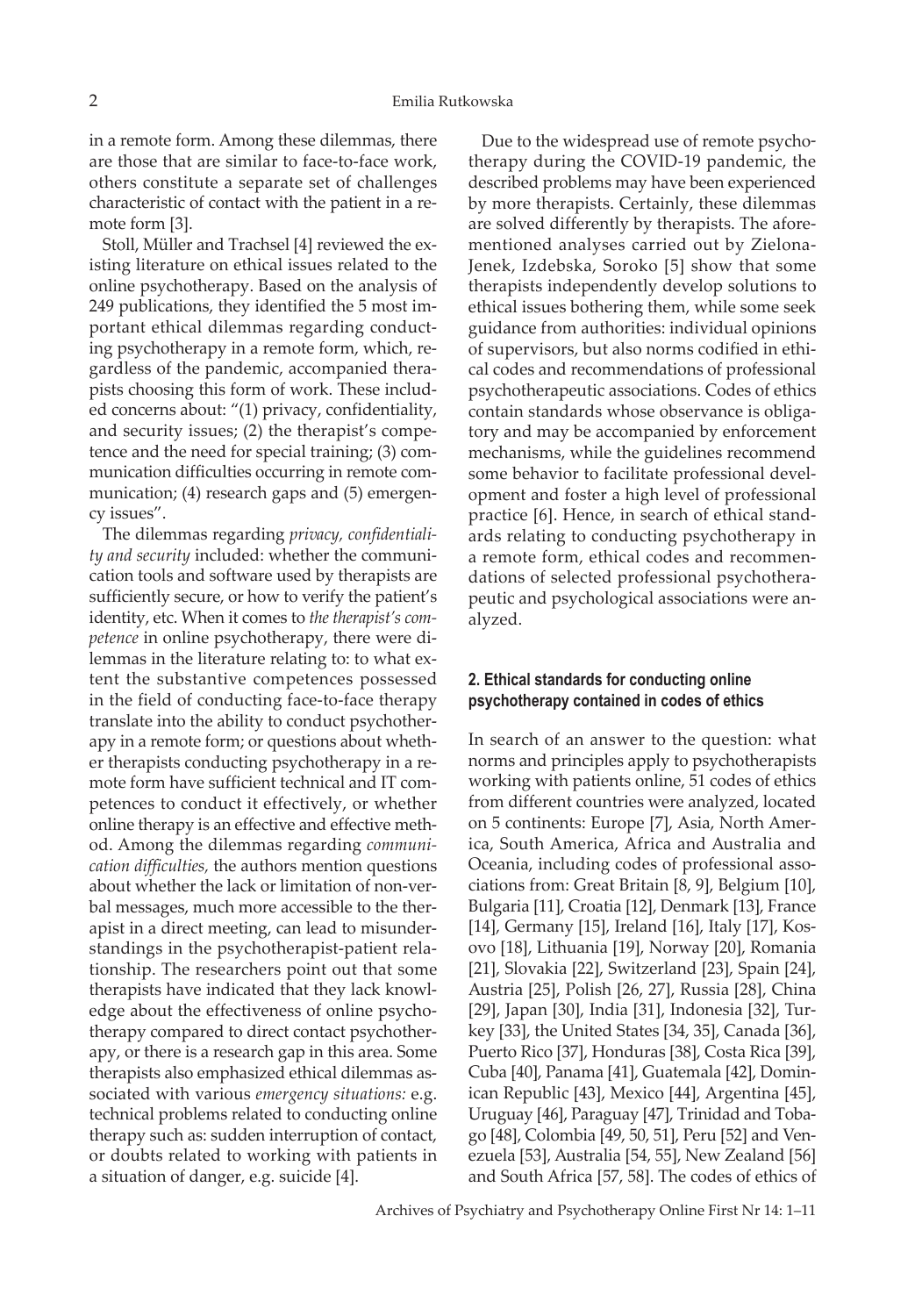usually multi-modal psychotherapeutic and psychological associations were analyzed.

The analysis of 52 codes indicated that only 5 of tchem have detailed records and regulations relating to online psychotherapy. The others do not relate to this form of work directly. Some associations, despite the fact that there are no such provisions in the codes of ethics, have issued separate ethical recommendations relating to this form of work. These include, for example, the American Psychological Association [6], the American Counseling Association [59], the Canadian Psychological Association [60], the European Association for Psychotherapy [61, 62] and many others.

The others do not refer directly to this form of work. Some associations, despite the fact that there are no such provisions in ethical codes, issued separate ethical recommendations regarding this form of work. These include, for example: American Psychological Association [6], American Counseling Association [59], Canadian Psychological Association [60], European Association for Psychotherapy [61, 62] and many others.

The following codes of ethics refer directly to online psychotherapy: American Counselling Association [34],Psychotherapy and Counselling Federation of Australia [55], Canadian Counselling and Psychotherapy Association [36], All-Russian Professional Psychotherapeutic League [28], Association for Counselling and Therapy Online [9], British Association for Counselling and Psychotherapy [8].

None of the fifty-two current codes reviewed, reported that online therapy could be an unethical form of work. However, interestingly, such information was included in the no longer binding (expired in 2006) code of ethics of the Colombian Psychological Association [49, standard 13.6]. The code contained a paragraph saying that "psychotherapy may under no circumstances be carried out by telephone, post, internet or any other similar method.". This information can be treated historically. More than 20 years ago (this code came into force in 2000), the technology was not so developed, and as a result, there were no scientific studies verifying the effectiveness of this method. However, this shows us that this is a relatively new form of work that also presents an ethical challenge.

Despite the specificity of work during remote therapy, it should be remembered that all ethical principles relating to face-to-face psychotherapy also apply in online psychotherapy [51, Standard 13], which should be carried out with due diligence, not less than in the case of face-to-face therapy [28, standard 10].

In most codes of ethics, which included a detailed reference to online psychotherapy, the rules contained in them indicated what to do to make the therapy conducted in this way ethical. These principles related to two aspects: what concerns the therapist and what concerns the patient.

Among the recommendations regarding the therapist, firstly, it seems important that the psychotherapist has competence in the field of conducting online therapy. The various codes emphasise three types of competence: (1) technical [36, standard H4; 55, standard 2G; 34, standard H1], (2) concerning knowledge of the specific psychological processes specific to online therapies [36, standard H4] and (3) knowledge of the legal regulations applicable in this field [34, standards H1, B; 9, standard O].

Technical competences are related to the ability to use software and basic IT knowledge, which is the basis for conducting online therapy.

When it comes to knowledge about the specifics of online psychotherapy, it is important for the psychotherapist to be aware that distance therapy is different from face-to-face psychotherapy and what this difference is about [28, standard 10; 34, standards H and 4Ł]. Knowledge about the specificity of online therapy is also associated with knowledge of the latest clinical research in this field, since the psychotherapist should use online psychotherapy based on *solid research foundation* [36, standard H4]. However, if therapists make decision to implement new technologies or solutions, that are not sufficiently researched, then the choice of these solutions should be based on a reliable clinical judgment and at the same time should be able to justify his choice [36, Standard H4].

The aforementioned codes of ethics recommend that the psychotherapist should constantly develop his knowledge and skills in the field of online therapy [34, standard H1], and this is recommended to undergo appropriate training in the field of remote therapy [36, standard H4;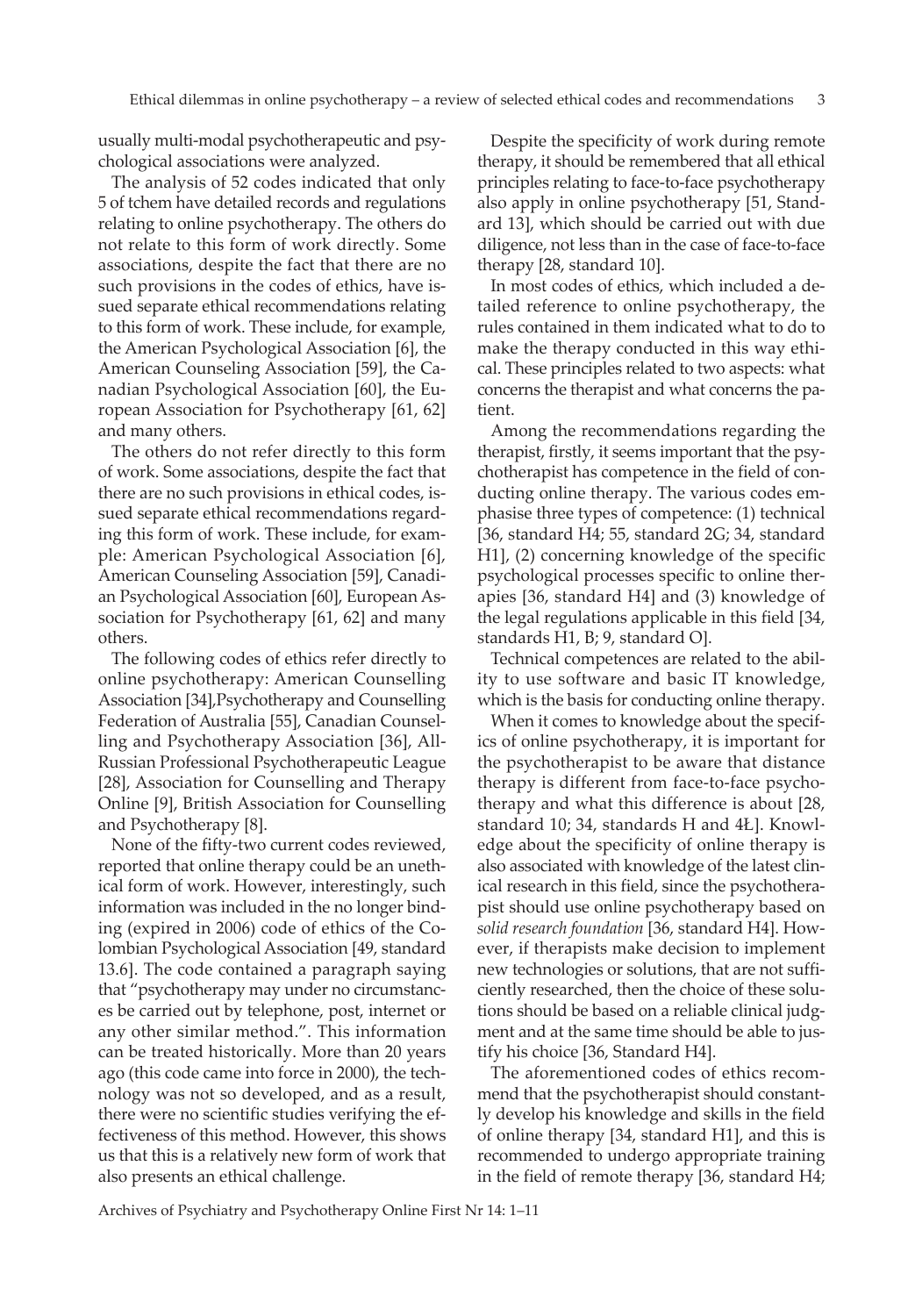8; 55]. Of course, it should be remembered that a competent therapist is a person who is aware of his own limitation and competences [9, standard B], and what is associated with this, uses supervision [9, standard B].

Knowledge of the legal regulations applicable in the field of online psychotherapy, according to the codes of ethics, includes the therapist's awareness that engaging in remote psychotherapeutic work may lead to the fact that the therapist may be subject to laws and regulation of both the therapist practicing location and the client place of residence. Therefore, the therapists hould be aware of the legal differences between these two countries. [36, standard H7; 34, standard H1, B; 9, standard O].

In addition, when it comes to the formal and organizational aspects of online psychotherapy, it is recommended that the therapist has taken out professional liability insurance covering this form of work [9, standard M].

Secondly, a very important issue raised in the codes of ethics regarding online psychotherapy is the issue of online safety. Codes of ethics point out that online psychotherapy is fraught with a higher risk of violating the confidentiality and security of patient-therapist contact and it is difficult to offer the same level of confidentiality as in face-to-face contact [28, standard 10A]. Hence, the therapist should take care of the necessary digital security to protect the privacy and confidentiality of clients.

At the same time, he/she should inform the patient about confidentiality restrictions resulting from authorized and unauthorized access to internet transmission*)* [34, standard H2, B, I].

Related to confidentiality is the subject of customer identity verification in order to prevent mistakes and fraud. Code of ethics of the American Counselling Association [34, standard H3] points out to psychotherapists the need to verify the identity of clients at the beginning of therapy and throughout the therapeutic process.

Among the recommendations relating to the patient, codes of ethics indicate that the patients have the right to choose the form of therapy: whether he prefers to work face to face or remotely and therapists should respect this right [28, standard 10C; 34, standard H2, A). At the same time, the therapist's duty is to check whether the patients able to work therapeutically online, due not only to his technological skills, but above all to emotional and intellectual functioning [34, standard H4, B; 9, standard D1). Such an assessment should be made by the therapist not only at the beginning of the therapy, but he or she is also obliged to monitor the effectiveness of online therapy on an ongoing basis, and if such interactions are found to be ineffective, they should switch to face-to-face contact or the patient should be referred to another therapist who is able to do so [34, standard H, D4].

The provisions of the codes of ethics show that it is very important that the patient, when deciding to user emote therapy and giving his informed consent to it, is aware of the fact that: (1) such therapy is burdened with a higher risk of violating the confidentiality and safety of contact [28, standard 10 A; 34, standard H2, B]; (2) such work has various advantages, but also limitations [34, standard H2, A], including: (a) the risk of technical complications and related inconveniences (such as breaking or deterioration of the connection) (the therapist should establish with the patient an alternative method of communication in such a situation) [28, standard  $10C$ ; 8; 34, standard H2, A] or (b) the risk of misinterpretation resulting from communication errors (insufficient number of non-verbal messages) [9, standard C; 28, standard 10A]. (3) the patient knows what to do when the therapist is unavailable (he has all the necessary contacts and addresses of emergency care in his place of residence) [34, standard H2, A], and was also informed about (4) the physical address of the facility where the therapist works [34, standard H2, A] and (5) is aware of cultural differences that may be a confounding factor if the therapist and the patient come from different, very distant regions [34, standard H2, A].

In addition, the codes of ethics indicate that the patient should be aware of the processes of documenting remote psychotherapy and at the beginning of the therapy have knowledge whether: (1) the digital records of the session will be kept (2) the documentation is stored remotely (3) how the session records are protected [36, standard H1; 55, standard 2G].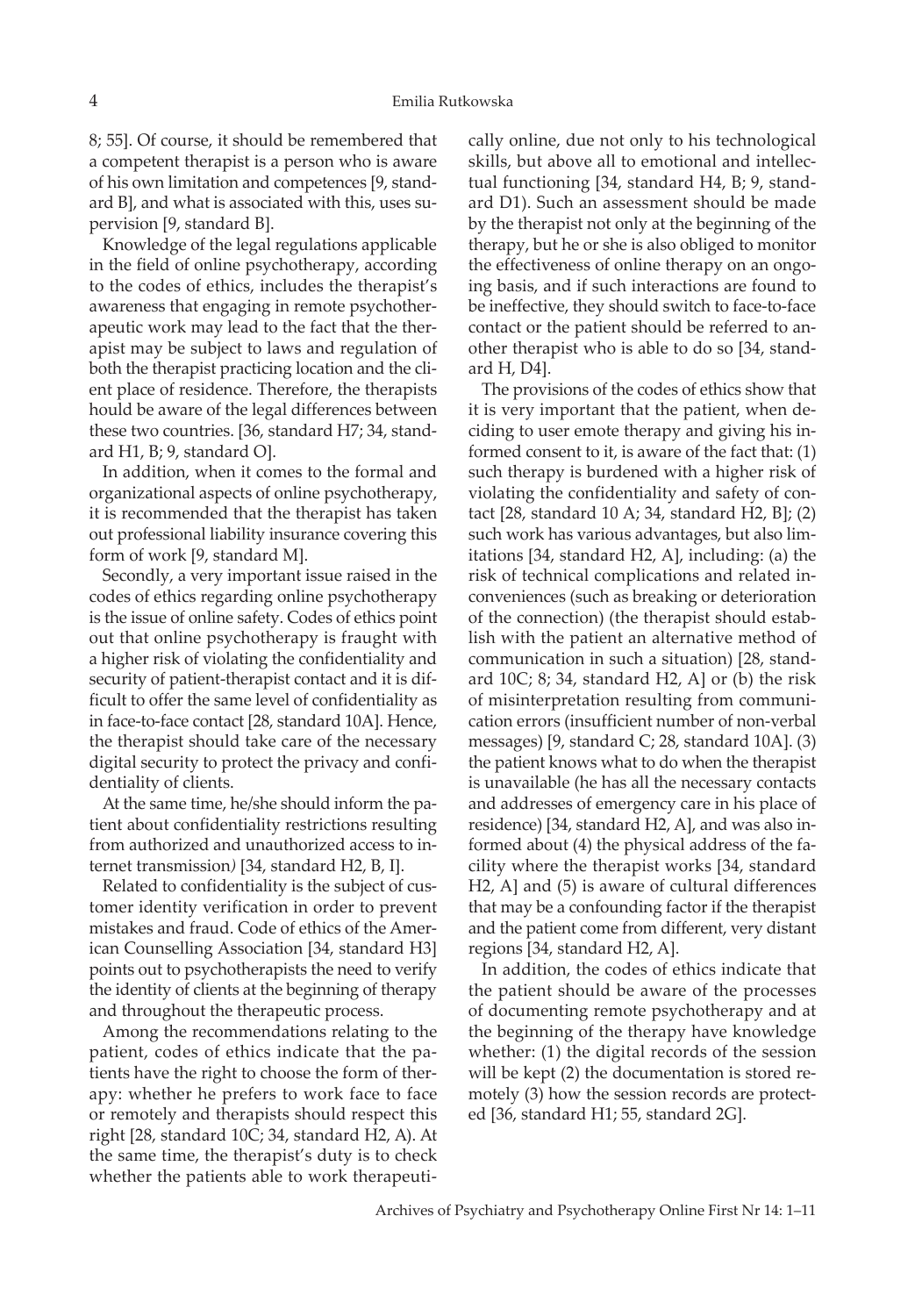# **3. Some guidelines and good practices for conducting online psychotherapy included in the temporary guidelines and recommendations of selected psychotherapeutic and psychological associations**

In addition to ethical codes containing standards on how to proceed and which are mandatory, professional associations also issue guidelines aimed at suggesting or recommending specific professional behaviors in order to help ensure a high level of professional practice by psychologists. [35].

The same is also true in the field of online psychotherapy. In addition to the provisions on online therapy in ethical codes, a large number of professional associations have issued various communications, statements, temporary ethical guidelines, or guides to good practices in online therapeutic work. The information they contain can be divided into three groups. The first group consists of ethical principles similar to those that are placed in ethical codes, but due to the fact that online psychotherapy is a relatively new, still developing field, this information has not yet been permanently added to the ethical codes of individual associations. The second group includes guidelines for specific problems characteristic to the use of remote psychotherapy. The third group is specific, detailed and practical advice on good practices in online psychotherapeutic work.

This article presents selected guidelines and recommendations that will in a practical way relate to the ethical standards described above, and thanks to which it is possible to obtain guidelines on how to implement these ethical standards in practice.

The first group of guidelines concerns the competences of the psychotherapist: in technical field, concerning knowledge and legal regulations.

The American Counseling Association [34], in its guide to conducting online psychotherapy, specifies in detail how a therapist should take care of technical considerations during an online session. First, the society pays attention to the therapist taking care of the Internet speed and bandwidth so that it would not be an unnecessary factor disturbing the session. In addition, this guide indicates that it is also worth taking care of a professional side of video framing during the session, as careless framing can be a distraction during the meeting. The guide suggests that the camera should be directed forward, directly at the therapist (not from below or at distorting angles) and recommends that you make sure the image is stable (e.g. by getting a tripod).

Another aspect is the issue of competence, skills and knowledge of the psychotherapist in the field of conducting online psychotherapy. Canadian Psychological Association [60, standard II.2] emphasizes that psychologist should undertake remote work only with the types of patients and reported problems with which they have previous experience in personal work. Of course, they should also expand their knowledge of the specificity and psychological aspects of online psychotherapeutic work [60, Standard II.1], which is similarly indicated by other societies [6]. Some guides try to indicate which aspects of psychological knowledge related to online psychotherapy psychotherapists should pay special attention to. For example, the European Association for Psychotherapy [61] in its guidance on online psychotherapeutic work prepared by the former president of this association Rhodes [61] indicates that any therapist who works with patients remotely should be aware of the fact that people behave differently on the internet than in reality. Rhodes [61] points out that younger people ('digital natives') who grew up in a reality in which the internet has always accompanied them, cope better and more naturally with the situation of remote therapy compared to people who had to learn to use the internet later in life. In addition, he also points out that contact with a therapist can modify the behavior of patients in such a way that they are more inhibited and behave less naturally than in the therapy room, while others are more disinhibited, open up very quickly and reveal much more information about themselves than they would do during a live session, which is referred to in the literature on the subject as "the online disinhibition effect "[63].

Similarly to ethical codes, also in the practical guidelines of therapeutic associations, one can find references to the need for a psychotherapist to take care of his / her own competence in the field of legal aspects of the services provided [60, 61]. It is recommended to know the physical lo-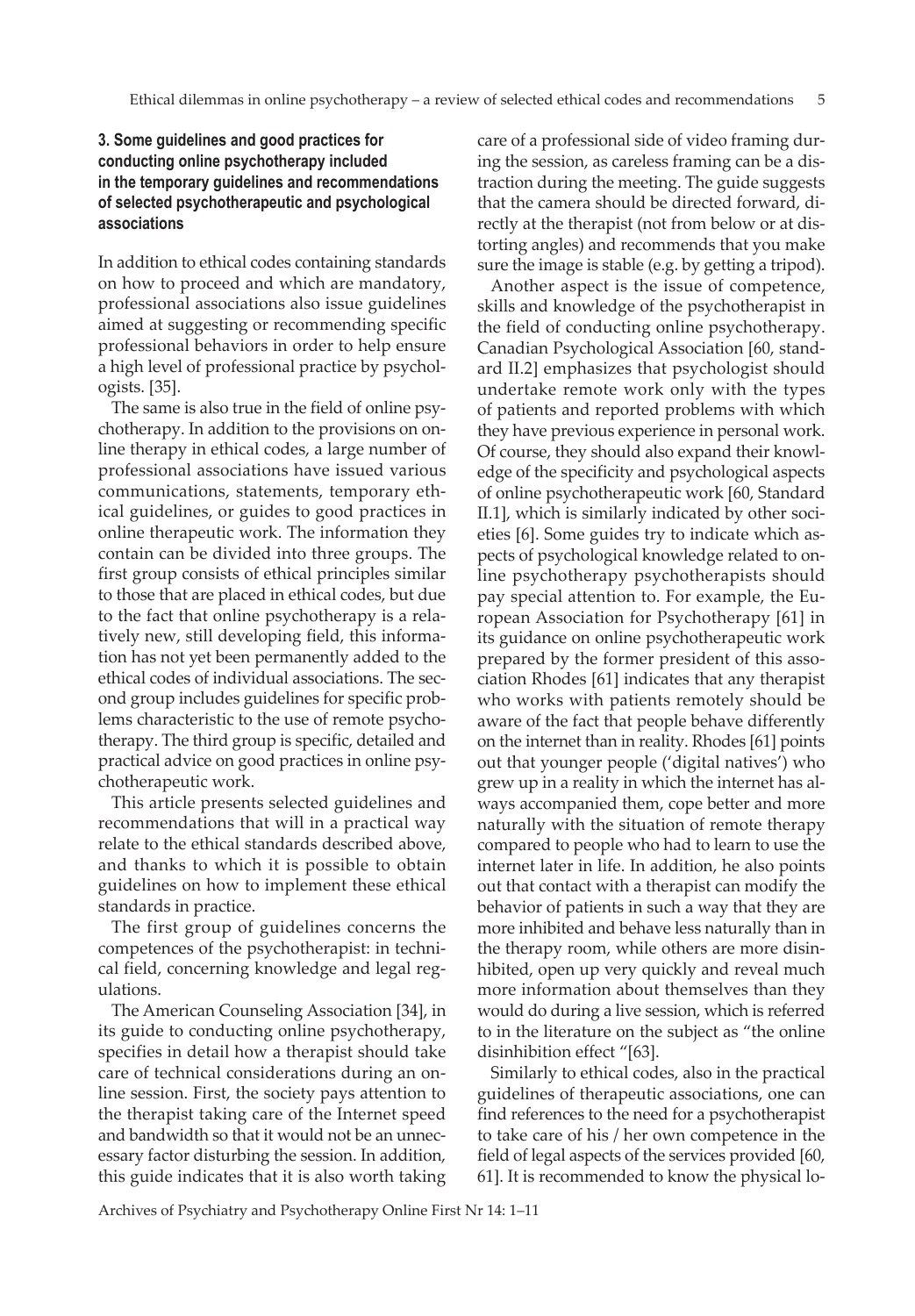cation of each client [59] in order to be aware of the legal order in which the client operates and the regulations that may apply to the therapist's work. As the therapist and patient may operate in different jurisdictions, the British Association for Counseling and Psychotherapy [64] suggests in its guide to good practice in online psychotherapy that the settlement of any contractual disputes will be considered in the legal system specified for the place where the psychotherapist practices.

Another important issue raised in the recommendations and guidelines of therapeutic societies is the need to ensure security and confidentiality on the internet. The British Association for Counseling and Psychotherapy [64] identifies four reasons for the most common network security problems, which include: (1) physical intrusion, (2) electronic intrusion by third parties, (3) electronic intrusion by the online communication provider and (4) electronic surveillance by national security services.

Protection against physical intrusion means caring about not being overheard during the session, as well as taking care of the proper protection of passwords to the computer or to the programs used.

Electronic intrusions usually is caused by the use of inadequate virus protection, unprotected Wi-Fi network, inadequate passwords and encryption of services provided, inadequate firewalls, which creates the risk of security systems being by passed by third parties, possibly by the use of spyware or codebreakers, that may be readily available on the internet.

Some psychologists also use free online services that often lack adequate safeguards and offer low levels of privacy protection, making the mythically inappropriate for online work. Thus, good practices to prevent third party intrusion include: password protection, encryption of services provided, regular updating of firewalls, adequate antivirus protection.

Electronic intrusion of a communication service provides to some extent inevitable when using platforms or applications that enable online communication. When choosing a program, it is worth carefully reading the regulations of potential service providers, in particular their approach to privacy and security. Especially when using free versions of programs, security issues should be taken into account in a special way, because often the advantage of these programs is that they are free, but a clear disadvantage may be that you have to agree to violations of privacy, which you do not necessarily want.

The British Association for Counseling and Psychotherapy [64] points out that electronic surveillance by national security services is a feature of contemporary life, while the practice varies between countries in how they balance the protection of public safety against electronic intrusion on private communications.

When it comes to threats to privacy and confidentiality, the therapist should also be sensitive to the client's care of this issue. The American Counseling Association [59] recommends that the therapist should expect the patients to find a time and a private and safe places, that they can focus only on their session. The European Association for Psychotherapy [61, 62] points out that it should not be a public place (eg a restaurant) and that no one will be able to overhearthe conversation or see the screen. It is also recommended to remind patients to remove traces of the search for a therapist from their browsers.

In addition to the actual privacy, the perceived privacy is also very important. This is pointed out by the American Counseling Association [59] in its recommendations, saying that even if the therapist has taken care of privacy, in some situations the client may be afraid that this privacy is not properly cared for, basing on the therapist's camera view. Therefore, it is worth paying attention to additional details, e.g. that the door to the room the therapist is talking in, is closed, even if there is no one else in the clinic, because it gives the patient a sense of greater comfort. For similar reasons (but not only), it is also worth using headphones during the session (to increase privacy and prevent third parties from hearing parts of the session).

A good practice when working with patients is not only to take care of perceived privacy, but also professionalism. The Polish Psychiatric Association [65] indicated in its announcement that the therapist should take care of a professional image of the place from which the therapist conducts sessions ("the therapist should not reveal details of his daily life"). Hence, The Society emphasizes that it is recommended to contact client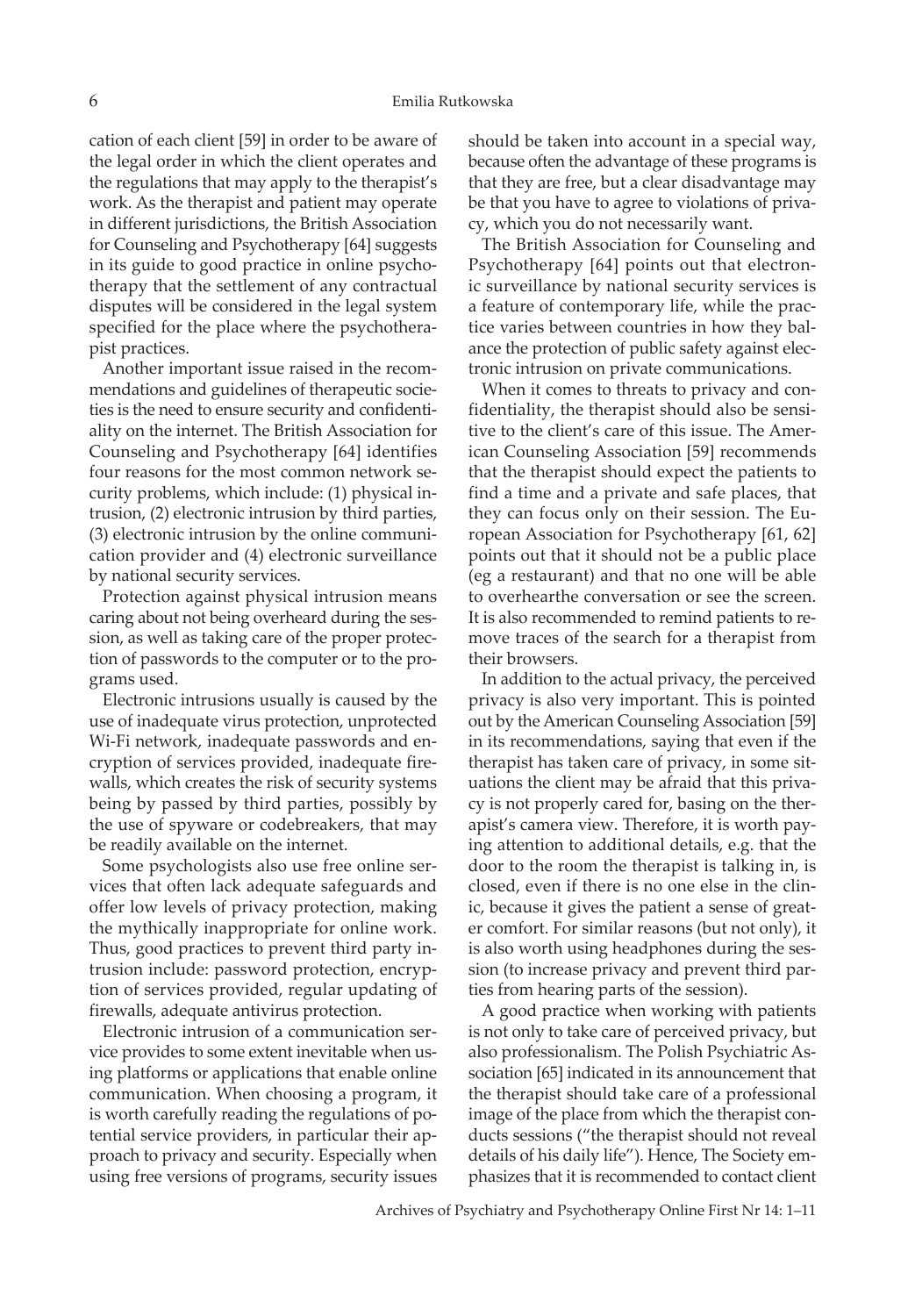from the office from which the therapy is carried out on a daily basis.

A large part of societies also pay attention to the stage of initiating therapy and diagnosis. At this stage, it is important to assess your own competences as well as qualify the patient to work online. As for the general principle with which patients it is ethical to undertake work online, the Polish Psychiatric Association [65] recommends working with patients in a remote form, with whom "failure to start therapy may carry a greater risk than starting therapy in a remote form. In addition, the society recommends "to accept for remote therapy rather such patients who in the future are prognosis for the transition to personal contact". If the psychologist feels that the client would benefit better from face-to-face services, then according to the Canadian Psychological Association [60, Standard II.10,] he should refrain from providing such services and refer the patient to a person who could work in direct contact with the patient [60]. It is important that: "the possible convenience of the therapist and financial benefits of providing online services never outweigh the well-understood interests of patients" [60, Standard III.2].

The European Association for Psychotherapy [61] points out that a psychotherapist qualifying for remote therapy should in particular assess the psychological profile of the patient, paying attention to the diagnosis of the personality structure, including the possibility of the patient having personality disorders), as well as other mental health problems (mood disorders, including depressive disorders, substance abuse, significant thinking disorder ssuch as delusions) and this, to what extent the patient is particularly affected by issues such as: risk of suicide and self-harm, threat of violence. It is not always possible to make such a diagnosis via the internet, which is why, according to the Canadian Psychological Association [60, standard II.4] "the therapist should carry out such a diagnosis in direct contact or refer for the diagnosis to another specialist who has the opportunity to meet the patient face to face".

The Canadian Psychological Association[60, Standard II.6 and II.7], the American Psychological Association [6] and the British Association for Counseling and Psychotherapy [64] suggest that at the stage of signing the contract with the patient, the therapist should include information on how to proceed in emergency situations. The psychotherapist should provide the patient with contact to psychologists and psychotherapists located in the immediate vicinity of the patient, the address of the hospital to which an emergency can be reported, emergency telephone numbers. It is worth for the therapist to know whom to notify in an emergency. Additionally, the APA [6] recommends that patients at risk of suicide should receive written instructions on what to do in case of suicide risk.

#### **4. Summary and conclusions**

The above review of ethical codes shows that although the pandemic has been going on for almost two years and quite a large group of psychotherapists use online psychotherapy, not all ethical codes have been supplemented with information on what is ethical behavior and what is not in this form of work with the patient. In some cases, work is underway to update the codes, in others, professional societies have issued separate recommendations on what is ethical in conducting online therapy.

It can be said that historically online psychotherapy has not always been treated as an ethical form of psychotherapy [49], although even today some societies believe that "only personal contact between a psychotherapist and a patient fulfills the canon of good clinical practice" [66]. Positions denying online therapy seem to be somewhat extreme nowadays, but they should not be dismissed as it is an important voice in the discussion on the importance of the face-to-face relationship with the patient. It is true that a large part of research [67] indicates that online therapy has similar effectiveness compared to faceto-face therapy, but it should be noted that the direct relationship is a unique relationship, perhaps elusive in some research measures. And the question arises that since the psychotherapeutic relationship is often compared to the guardian-child relationship, is it possible to be a "good parent" only by phone or the internet, is it possible to "be a good therapist" only via the internet? From the observation of close relationships, we know and feel that it is not entirely possible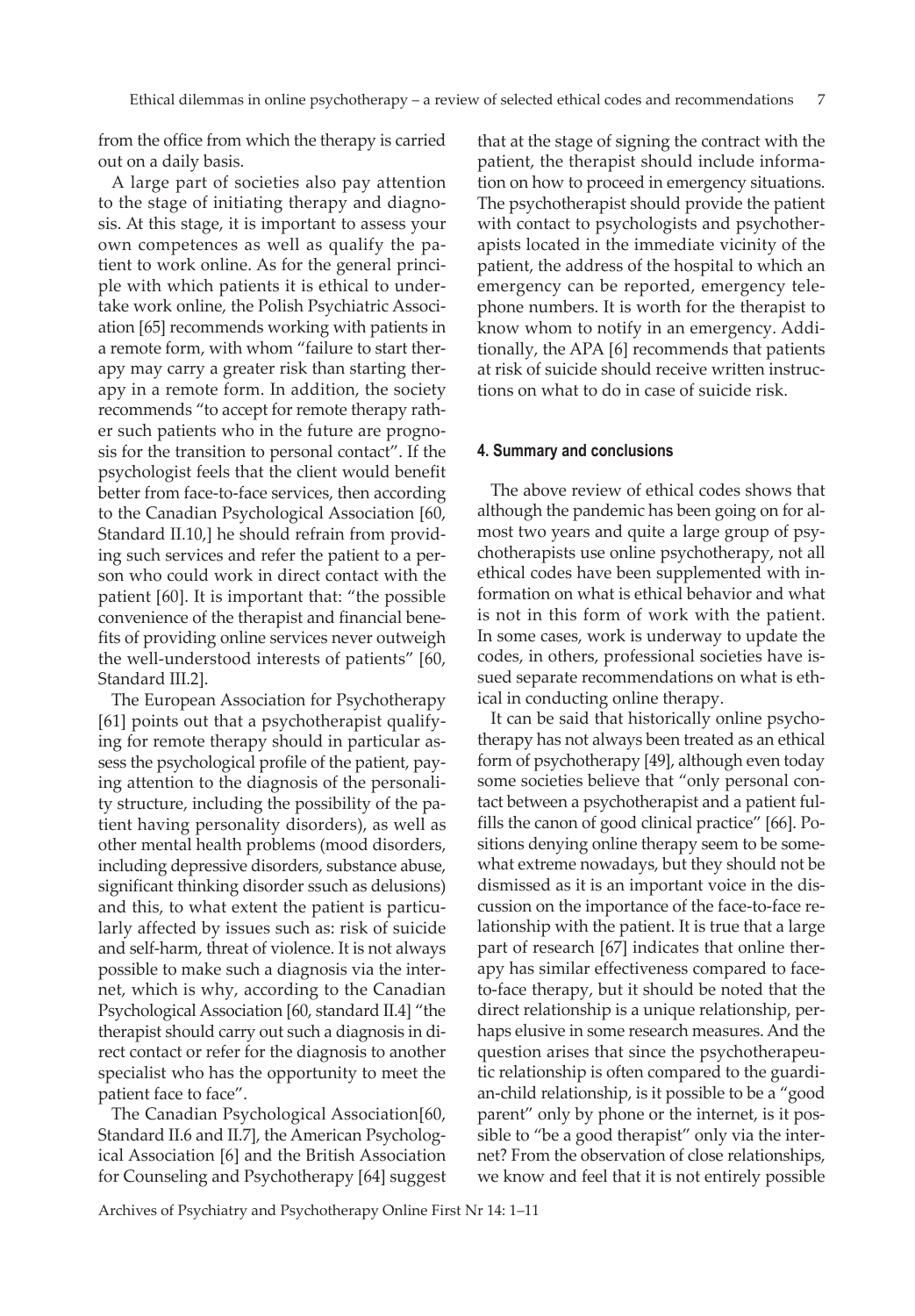to be a good parent, but only by a remote presence. Since the parental relationship metaphor is often used to analyze the therapist-patient relationship, perhaps such a metaphor draws some attention to the difference between personal and remote therapy.

On the other hand, nowadays online therapy has become a very common phenomenon and it is not as rare as it was two years ago [5], which is why nowadays those codes that refer to online therapy do not so much question whether the therapy online is ethical in general, but they relate to what to do to make online psychotherapy conducted in an ethical and serving way for patients. It seems that such provisions in ethical codes are necessary and valuable. Many therapists have various dilemmas and questions with the practice of online therapy, and it is worthwhile for professional codes of ethics to give guidance on what aspects of online therapy should be considered. Some of this information is included in additional guidelines and information published by psychological and psychotherapeutic associations, however, its shold be noted that perhaps not every therapist knows the detailed recommendations of various therapeutic societies (especially those to which they do not belong) regarding online therapy, while the code of ethics is the basic document, that every therapist needs and must be familiar with.

At the same time, it should be emphasized that the issue of online psychotherapeutic work is also a relatively new area of psychotherapy practice and many of its aspects are still at the research stage, hence not all ethical dilemmas currently have an answer. In addition, this area is dependent on constantly changing technologies and therefore the knowledge relating to some aspects of online psychotherapeutic work is constantly changing and what was up-to-date at the moment and what appears now in the recommendations of psychotherapeutic societies may be soon out of date. It should also be noted that we live in the times of the COVID-19 pandemic, where we face a threat to life or health in the event of contracting the coronavirus, therefore, in the face of such a threat, the protection of this value becomes a more priority and for some to the fear of infection, online psychotherapy has become "a little less evil".

It should also be noted that along with pandemic situation, the recommendations of psychotherapeutic societies or even state regulations are changing. For example, in Germany [68], until some time ago, psychotherapy could be conducted with the use of ICT techniques only when there was a personal contact before (for the purpose of an initial diagnosis), while treatment in anacute cris is situation or online group therapies were not allowed. Currently, these regulations have been relaxed due to the exeptional and unprecedented situation of the COVID-19 pandemic.

An additional issue, not discussed in this article, is the issue of compatibility of online therapy with therapeutic modality, which was not the subject of the analysis, but seems to be an interesting issue that requires further research.

### **REFERENCES**

- 1. Perle JG, Burt J, Higgins WJ. Psychologist and physician interest in telehealth training and referral for mental health services: An exploratory study. Journal of Technology in Human Services. 2014; 32(3): 158– 185.
- 2. Zielona-Jenek M, Izdebska A, Soroko E. Doświadczenia psychoterapeutów psychodynamicznych związane z pracą z pacjentami w czasie pandemii COVID-19 w Polsce. Terra incognito. Doświadczenia początków pandemii. Poster. [updated 2021; cited 2021 Nov 7]. Available from: http://seksuologia. amu.edu.pl/wp-content/uploads/2020/09/Infografika-Terra- -incognita.pdf
- 3. British Association for Counselling and Psychotherapy. Good practice in action: Working online in the counselling professions. [updated 2019; cited 2021 Nov 1] Available from: https://www.bacp.co.uk/media/8201/bacp-working-onlinegpia047-apr20.pdf
- 4. Stoll J. Müller J. Trachsel M. Ethical Issues in Online Psychotherapy: A Narrative Review. Front Psychiatry. 2019; 10:993. Published online 2020 Feb 11. doi: 10.3389/fpsyt.2019.00993
- 5. Zielona-Jenek M. Izdebska, A. Soroko E. Doświadczenia psychoterapeutów psychodynamicznych związane z pracą z pacjentami w czasie pandemii COVID-19 w Polsce. Cz. 1. Terra incognito. Doświadczenia początków pandemii. Raport z realizacji badania.. [updated 2021; cited 2021 Nov 7]. Available from: http://seksuologia.amu.edu.pl/wp-content/uploads/2020/09/Raport-1-Terra-incognita.-Do%C5%9Bwiadczenia- -pocz%C4%85tk%C3%B3w-pandemii..pdf
- 6. American Psychological Association. Guidelines for the Practice of Telepsychology. [updated 2013; cited 2021 Nov 1] Available from: https://www.apa.org/practice/guidelines/telepsychology, Access: 1.11.2021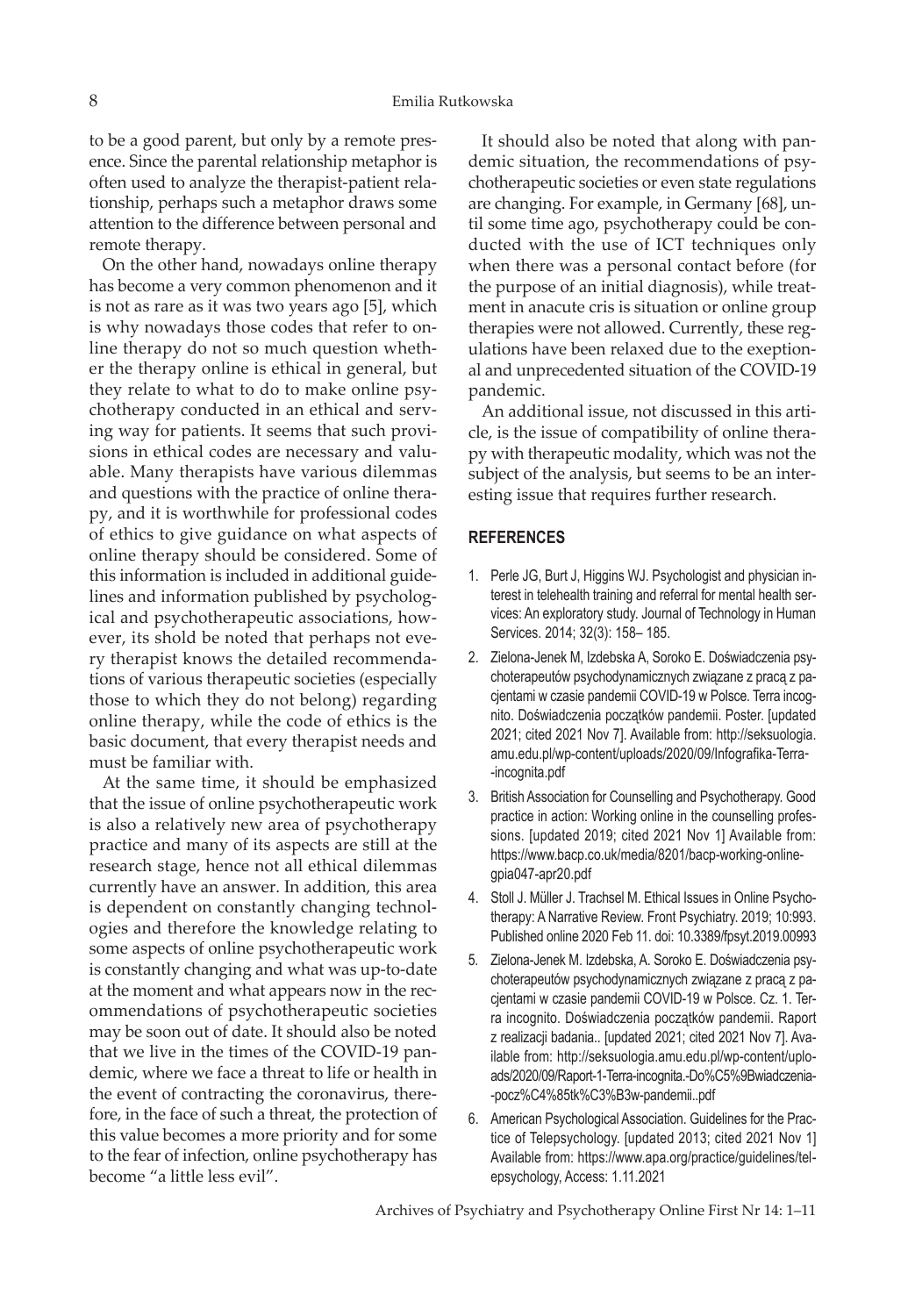Ethical dilemmas in online psychotherapy – a review of selected ethical codes and recommendations 9

- 7. European Association of Psychotherapy. Statement od ethical principles. [updated 2018; cited 2021 Nov 1] Available from: https://www.europsyche.org/quality-standards/eapguidelines/statement-of-ethical-principles/
- 8. British Association for Counselling and Psychotherapy. Ethical framework. [updated 2018; cited 2021 Nov 1] Available from: https://www.bacp.co.uk/events-and-resources/ethics-and-standards/ethical-framework-for-the-counselling-professions/
- 9. Associacion for Counselling and Therapy Online. Professional Conduct & Code of Ethics. [updated 2021; cited 2021 Nov 1] Available from: https://acto-org.uk/professional-conduct-code-ethics/
- 10. Belgische Vereniging voor Psychotherapie. Ethische code en klachten. [updated 2018; cited 2021 Nov 1] Available from: https://abp-bvp.be/ethische-code/
- 11. Българска Асоциация По Психотерапия. Етичен кодекс. [updated 2021; cited 2021 Nov 1] Available from: http://www. psychotherapy-bg.org/ethical-code/
- 12. Savez Psihoterapijskih Udruga Hrvatske. Etički kodeks. [updated 2021; cited 2021 Nov 1] Available from: https://www. savez-spuh.hr/eticki-kodeks-saveza-psihoterapijskih-udruga-hrvatske/
- 13. Dansk Psykoterapeutforening. Etikregler. [updated 2021; cited 2021 Nov 1] Available from: https://psykoterapeutforeningen.dk/etikregler/
- 14. Fédération Françaisede Psychothérapie et Psychanalyse. Code de déontologie. [updated 2020; cited 2021 Nov 1] Available from:; https://www.ff2p.fr/wp-content/uploads/2021/01/ DEONTOLOGIE-12-2020-WEB.pdf
- 15. Deutsche Dachverband für Psychotherapie. Ethische Richtlinien. [updated 2021; cited 2021 Nov 1] Available from: https://dvp-ev.de/about/richtlinien
- 16. Irish Council for Psychotherapy. Ethical guidelines. [updated 2021; cited 2021 Nov 1] Available from: http://www.psychotherapycouncil.ie/wp-content/uploads/2017/05/ICP-Ethical-Guidelines-2017.pdf
- 17. Federazione Italiana delle Associazioni di Psicoterapia. Codice deontologicodella FIAP. [updated 2015; cited 2021 Nov 1] Available from: http://www.fiap.info/wp-content/uploads/2015/04/codice-deontologico.pdf
- 18. Kosova Association of Psychotherapy. Parimet etike. [updated 2002; cited 2021 Nov 1] Available from: https://www.kaprks.org/parimet-etike/
- 19. Latvijas Psihoterapeitu Biedrība. Ētikas kodekss. [updated 2010; cited 2021 Nov 1] Available from: https://psihoterapija.lv/lpb-etikas-kodeks/
- 20. Norsk Forbund for Psykoterapi. Etiske retningslinjer. [updated 2021; cited 2021 Nov 1] Available from: https://nfpsykoterapi.no/etiske-retningslinjer/
- 21. Federației Române de Psihoterapie. Codul Etic. [updated 2021; cited 2021 Nov 1] Available from: https://www.psihote-

rapie.ro/federatia-romana-de-psihoterapie/comisia-pentru-etica/codul-de-etica-disciplina-si-deontologie-profesionala/

- 22. Slovenská psychoterapeutická spoločnosť. Etickykodex. [updated 2018; cited 2021 Nov 1] Available from: https://psychoterapeuti.org/sps/stranka/zdruzenie-eticky-kodex
- 23. Associazione Svizzera degli Psicoterapeuti. ASP Standesregeln. [updated 2018; cited 2021 Nov 1] Available from: https://psychotherapie.ch/wsp/site/assets/files/1041/de\_standesregeln-asp-2018.pdf
- 24. Federación Española de Asociaciones de Psicoterapeutas. Código Ético. [updated 2018; cited 2021 Nov 1] Available from: http://www.feap.es/index.php/federacion/codigo-etico
- 25. Österreichischer Bundesverband für Psychotherapie und Bundesministeerium. Berufskodex für Psychotherapeutinnen und Psychotherapeuten. [updated 2021; cited 2021 Nov 1] Available from: https://www.psychotherapie.at/oebvp/berufsethik
- 26. Polskie Towarzystwo Psychologiczne. Kodeks etyczny psychologa. [updated 2021; cited 2021 Nov 1] Available from: http://www.ptp.org.pl/teksty/NOWY\_KODEKS\_PTP.pdf
- 27. Polskie Towarzystwo Psychiatryczne. Kodeks etyczny psychoterapeuty. [updated 2015; cited 2021 Nov 1] Available from: https://sekcjanaukowapsychoterapii.org/kodeks-etyczny-psychoterapeuty/
- 28. Общероссийская Профессиональная Психотерапевтическая Лига. кодекс Этический. [updated 2021; cited 2021 Nov 1] Available from: https://oppl.ru/o-nas/polojenie-obeticheskih-printsipah-ppl.html#princtip10
- 29. Chinese Psychological Society. Code of ethics for counceling and clinical practice. [updated 2016; cited 2021 Nov 1] Available from: https://proyectoeticablog.files.wordpress. com/2016/03/cc3b3digo-de-c3a9tica-china1.pdf
- 30. The Japanese Psychological Association. Ethical Principles of Psychologists. [updated 2021; cited 2021 Nov 1] Available from: https://psych.or.jp/english/ethical/
- 31. Indian Association of Clinical Psychologists. Code of Conduct. [updated 1995; cited 2021 Nov 1] Available from: https://iacp.in/downloads/iacp/conduct.pdf
- 32. Indonesia Counselling Association. Kode Etik. [updated 2016; cited 2021 Nov 1] Available from: https://asosiasikonseling.files.wordpress.com/2016/07/kode-etik\_layout.pdf
- 33. Türk Psikologlar Derneği. Etik yönetmeliği. [updated 2004; cited 2021 Nov 1] Available from: https://www.psikolog.org. tr/tr/files/folder/etik-yonetmeligi-x389.pdf
- 34. American Councelling Association. Code of ethics. [updated 2014; cited 2021 Nov 1] Available from: https://www.counseling.org/resources/aca-code-of-ethics.pdf
- 35. American Psychological Association. Ethical Principles of Psychologists and Code of Conduct. [updated 2017; cited 2021 Nov 1] Available from: https://www.apa.org/ethics/code/ ethics-code-2017.pdf
- 36. Canadian Counselling and Psychotherapy Association. Code of Ethics. [updated 2020; cited 2021 Nov 1] Available from: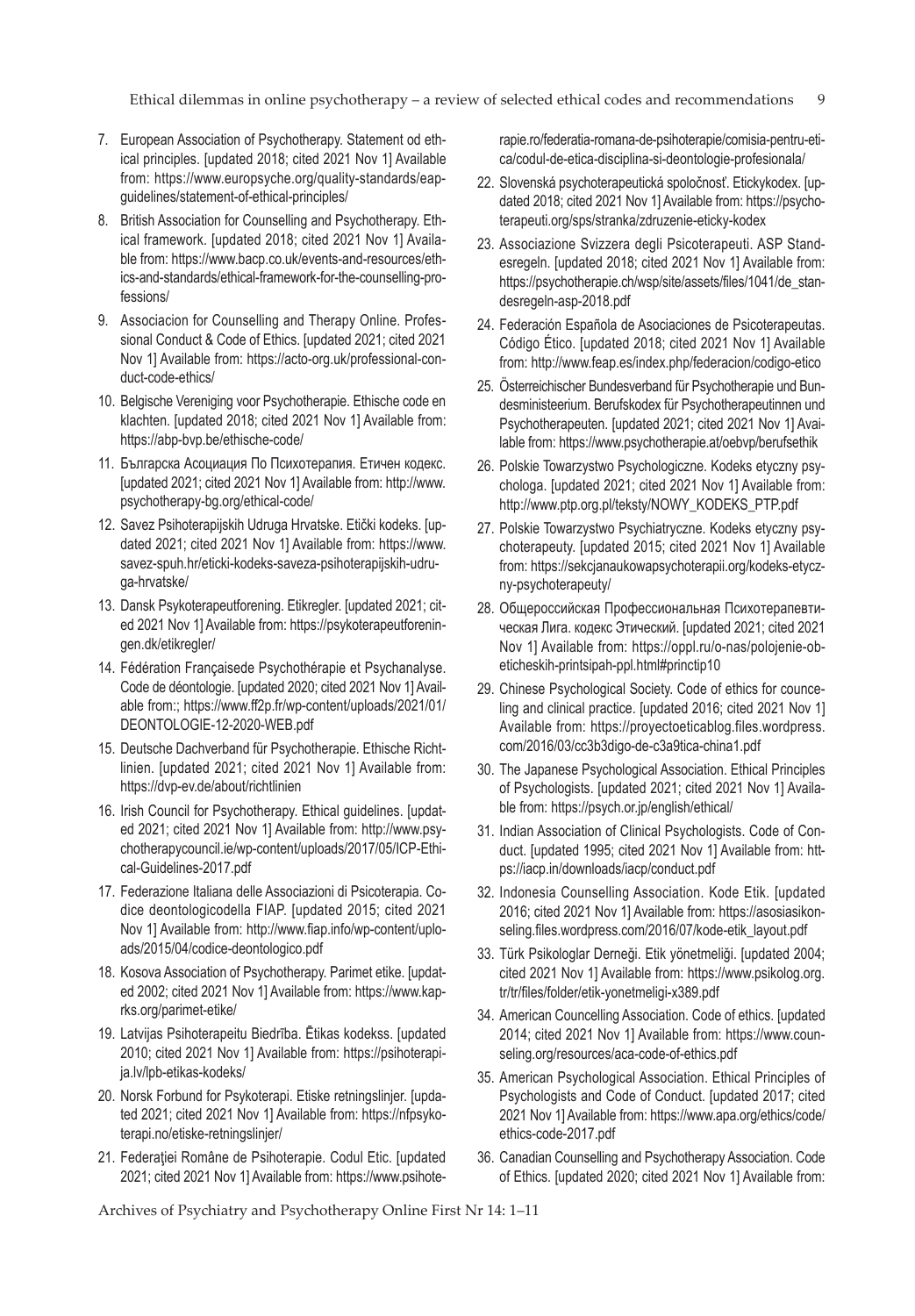https://www.ccpa-accp.ca/wp-content/uploads/2020/05/ CCPA-2020-Code-of-Ethics-E-Book-EN.pdf

- 37. Asociación de Psicología de Puerto Rico. Código de ética. [updated 2016; cited 2021 Nov 1] Available from: https:// proyectoeticablog.files.wordpress.com/2016/03/cc3b3digopuerto-rico1.pdf
- 38. Colegio De Psicólogos De Honduras. Codigo de etica profesional de psicologo. [updated 2016; cited 2021 Nov 1] Available from: https://proyectoeticablog.files.wordpress. com/2016/03/cc3b3digo-honduras1.pdf
- 39. Colegio Profesional de Psicólogos de Costa Rica. Código de Ética Profesional [updated 2016; cited 2021 Nov 1] Available from: https://proyectoeticablog.files.wordpress.com/2016/03/ cc3b3digo-costa-rica1.pdf
- 40. Sociedad Cubana de Psicología. Código de Ética Profesional [updated 2016; cited 2021 Nov 1] Available from: https:// proyectoeticablog.files.wordpress.com/2016/03/cc3b3digocuba1.pdf
- 41. Consejo Técnico de Psicología de Panamá. Código de Ética. [updated 2019; cited 2021 Nov 1] Available from: https://www.gacetaoficial.gob.pa/pdfTemp/28723\_B/71776.pdf
- 42. Colegio de Psicólogos de Guatemala. Código de ética. [updated 2016; cited 2021 Nov 1] Available from:
- 43. https://proyectoeticablog.files.wordpress.com/2016/03/cc3b-3digo-guatemala1.pdf
- 44. Colegio Dominicano de Psicólogos. Código de Ética y Disciplina. [updated 2002; cited 2021 Nov 1] Available from: https://codopsi.com.do/codigo-de-etica-y-disciplina/
- 45. Federación Nacional de Colegios, Sociedades y Asociaciones de Psicólogos de México. Código de ética de las y los psicólogos mexicanos. [updated 2020; cited 2021 Nov 2] Available from: https://fenapsime.org/wp-content/ uploads/2020/04/codet.pdf
- 46. Asociación de Psicólogos de Buenos Aires. Código de Ética. [updated 2016; cited 2021 Nov 1] Available from: https://proyectoeticablog.files.wordpress.com/2016/03/cc3b3digo-apba1.pdf
- 47. Sociedad de Psicologia del Uruguay. Codigo de etica profesional del psicologo. [updated 2016; cited 2021 Nov 1] Available from: https://proyectoeticablog.files.wordpress. com/2016/03/cc3b3digo-uruguay1.pdf
- 48. Ejercicio Profesional de la Psicología en el Paraguay. Código de Ética. [updated 2016; cited 2021 Nov 1] Available from: https://proyectoeticablog.files.wordpress.com/2016/03/cc3b-3digo-paraguay1.pdf
- 49. Trinidad and Tobago Association of Psychologists. Guidelines to Ethical Principles [updated 2016; cited 2021 Nov 1] Available from: https://proyectoeticablog.files.wordpress. com/2016/03/repc3bablica-de-trinidad-y-tobago1.pdf
- 50. Sociedad Colombiana de Psicología. Codigo Eticodel Psicologo. [updated 2000; cited 2021 Nov 1] Available from: https://proyectoeticablog.files.wordpress.com/2016/03/cc3b-3digo-colombia1.pdf
- 51. Colegio Colombiano de Psicólogos. Manual deontológico y bioético del psicólogo. [updated 2019; cited 2021 Nov 1] Available from: https://www.colpsic.org.co/wp-content/uploads/2021/07/Acuerdo-N%C2%B0-17-de-mayo-del-2019. pdf
- 52. Congreso de Colombia. Ley 1090 de 2006. Código Deontológico y Bioético. [updated 2006; cited 2021 Nov 7] Available from: https://eticapsicologica.org/index.php/documentos/ lineamientos/item/37-ley-1090-de-2006
- 53. Colegio de Psicólogos del Perú. Código de Ética Profesional. [updated 2016; cited 2021 Nov 1] Available from:
- 54. https://proyectoeticablog.files.wordpress.com/2016/03/cc3b-3digo-perc3ba1.pdf
- 55. Profesional del Psicólogo de Venezuela. Código de Ética. [updated 2016; cited 2021 Nov 1] Available from: https:// proyectoeticablog.files.wordpress.com/2016/03/cc3b3digovenezuela1.pdf
- 56. Australian Counselling Association. Code of Ethics and Practice. [updated 2019; cited 2021 Nov 1] Available from: https:// www.theaca.net.au/documents/ACA%20Code%20of%20Ethics%20and%20Practice%20Ver15.pdf
- 57. Psychotherapy and Counselling Federation of Australia. Code of ethics. [updated 2017; cited 2021 Nov 1] Available from: https://www.pacfa.org.au/common/Uploaded%20files/ PCFA/Documents/Documents%20and%20Forms/PACFA-Code-of-Ethics-2017.pdf
- 58. New Zealand Psychological Society. Code of Ethics For Psychologists Working in Aotearoa/ New Zealand. [updated 2012; cited 2021 Nov 1] Available from: https://www.psychology.org.nz/members/professional-resources/code-ethics
- 59. Health Professions Council of South Africa. Ethical code of professional Conduct. [updated 2018; cited 2021 Nov 1] Available from: http://www.sapc.org.za/sapc/wp-content/uploads/2018/01/HPCSA-Ethical-Code-of-Professional-Conduct.pdf
- 60. Psychological Society of South Africa. South African professional conduct guidelines in psychology. [updated 2016; cited 2021 Nov 1] Available from: https://www.psyssa.com/wpcontent/uploads/2016/12/SOUTH-AFRICAN-PROFESSION-AL-CONDUCT-GUIDELINES-IN-PSYCHOLOGY-2007-PsyS-SA\_updated\_01-12-2016pdf.pdf
- 61. American Counseling Association. Effective Remote Counseling. [updated 2021; cited 2021 Nov 1] Available from: W: https://www.counseling.org/knowledge-center/mental-healthresources/trauma-disaster/telehealth-information-and-counselors-in-health-care/remote-counseling
- 62. Canadian Psychological Association. Providing Psychological Services via Electronic Media. Interim ethical guidelines for psychologists providing psychological services via electronic media. [updated 2020; cited 2021 Nov 1] Available from: https://cpa.ca/docs/File/Ethics/CPAe-therapyGuidelinesUpdate2020.pdf